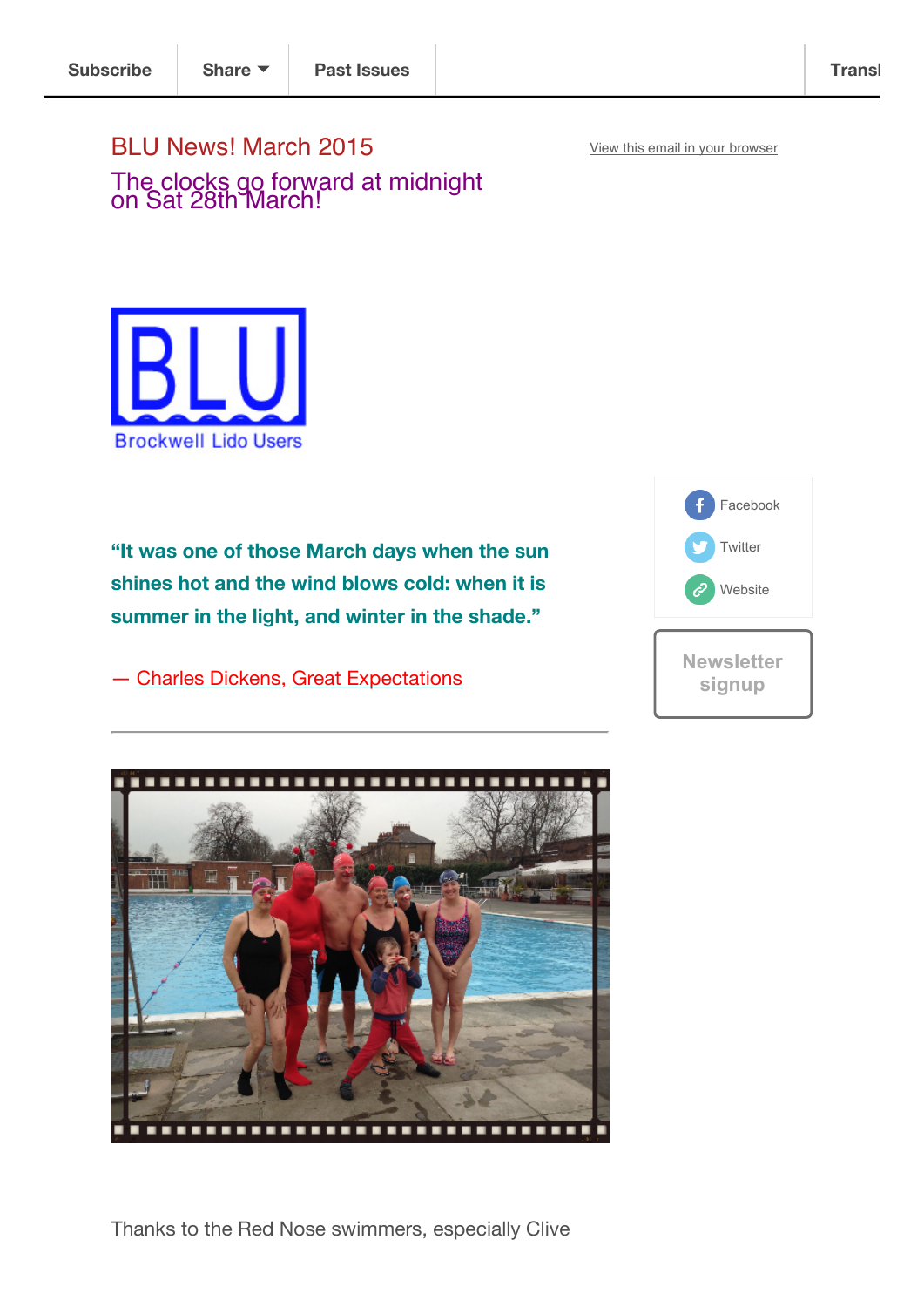who arrived dressed in red from head to toe. Donations of £45 are on their way to Comic Relief. Swimming with a red nose was not easy…but it was fun, and kept our noses warm!

Good Friday & Easter Monday pool open from 8am-5pm.

Good Friday & Easter Monday, gym & building open from 8am – 8pm with facilities closing 30 mins before building closes.

Summer pool opening times for April & May. Summer swimming season tickets are now on sale. These enable you to splash about from April to October 2015 as often as you like. If you purchase them before the end of March you will get them at the 2014 prices.

You can find a detailed price list for swimming this summer on the Fusion website. An adult peak time swim will be £5.95 but there are some bargains – swims for under 5's are free at all times. Free swims for over 60's before 10am on weekdays. Concession swims before 10am weekdays £2 and after 5pm £2.65.

Free day passes for the 'dry side' are available at the moment. If you have never sweated in the steam, warmed up in the sauna or relaxed in the hydro pool, all after a good workout in the gym…now is your chance to sample them.

Swimmers are delighted with the lovely 'new' wet side changing rooms and the glam new pictures on the walls. Thank you, Clare! They also congratulate Tara on this winter's excellent water quality and brilliant lifeguards.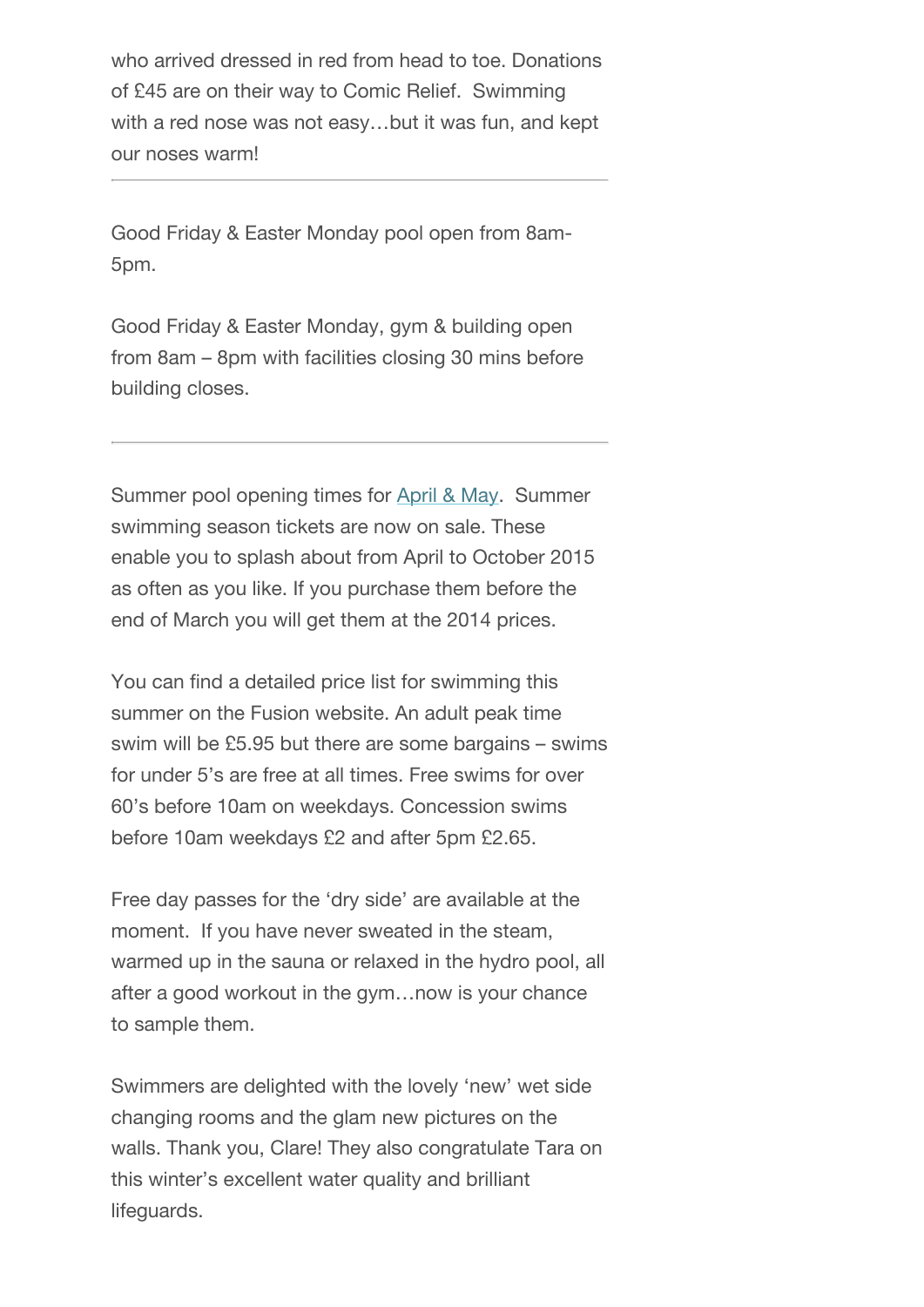Gym users have asked for heavier dumb bells but we are told that, given the lack of space for additional racks, this will not be possible. However, gym users will be pleased to hear that the damaged wooden gym floor is due to be replaced shortly. Users of the spa will welcome the news that the hydro pool 'tub' is being replaced.

## Diary Dates!

Swimming races with Lido Mike and Sarah for all the family from 5.30pm on Saturday 11th July. Watch out for updates!

Windrush Aquathon will take place on Wednesday 28th June, registration from 7.15 am. For entry costs and more information if you want to get involved.

Brockwell Lido Fun Palace on Sunday 4th October. Due to the overwhelming success of last year's event AND the superb weather, there will be a meeting for everyone who wants to get involved in this year's BLFP. Whether as a volunteer or to contribute in your own way, BLFP want to hear from you. First of two meetings will be on Monday April 12th at 6.30 pm in the Lido Café. If you can't attend but want to contribute please let us know via info@Brockwelllido.com and we will pass on your details.

Herne Hill Free Film Festival are planning their activities for 2015. If you'd to go say hi (and vote on their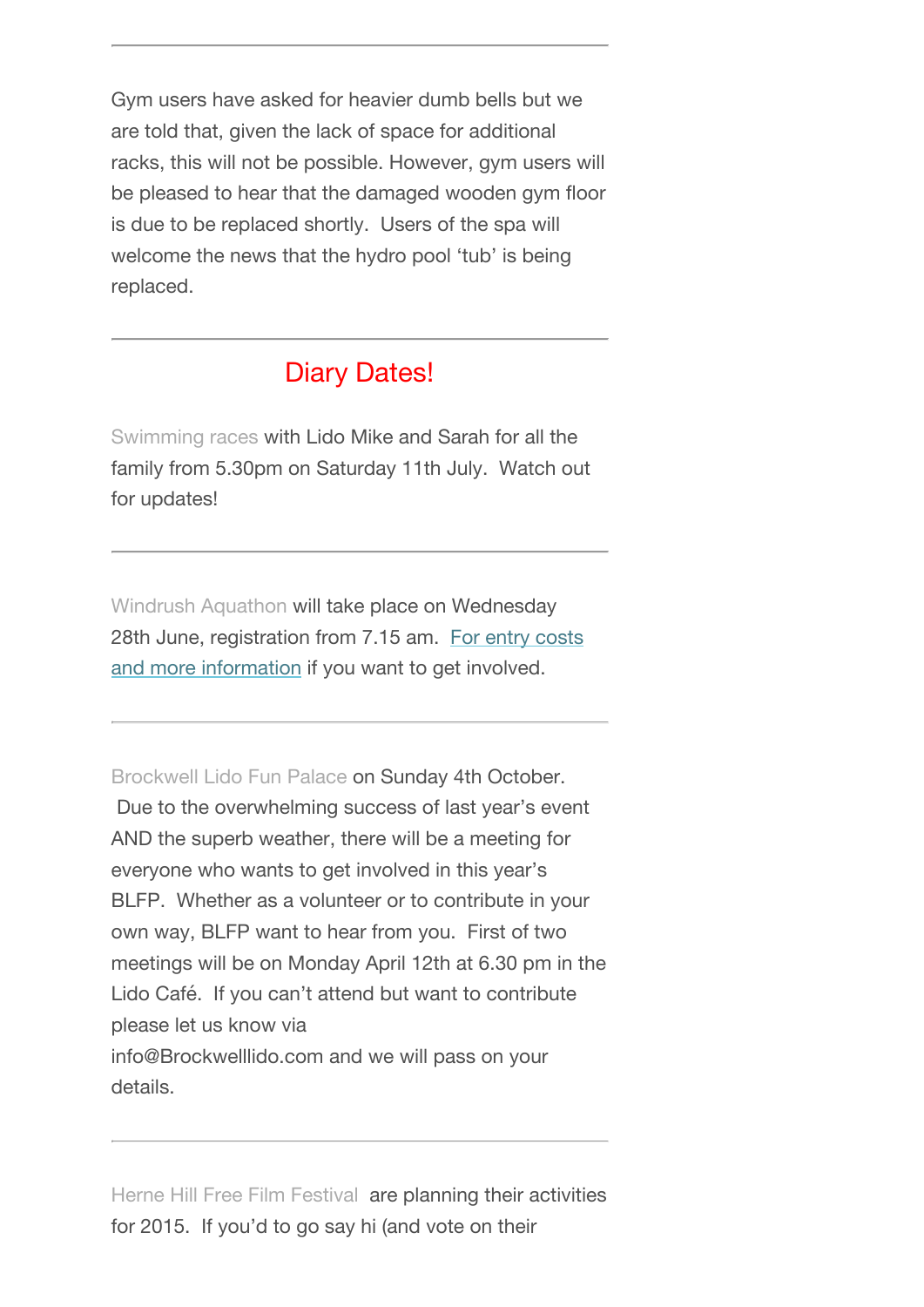audience choice film!), they'll be at the market on 15th March and 12th April from 10am-4pm.

The Lido Café whether for breakfast, lunch or dinner, we love their menus! Want to see the April menu?

And talking of the Lido Café – they have just announced that they will be opening a sourdough pizza and craft beer restaurant in Crystal Palace early June.

On the menu – home made sourdough pizza with seasonal British ingredients on top, cooked in their very wood fired oven (imported all the way from Italy). Your pizza will be cooked in one minute! There will be all the favourites, wine, beer, Prosecco and the same excellent coffee served in the Lido café. BUT the final, and maybe the most fun part is the ice cream. They will have a full gelato counter serving Gelupo ice cream – to which we say make ours two scoops with a flake, please!

## For detailed info on this and more go to our NEW WEBSITE!